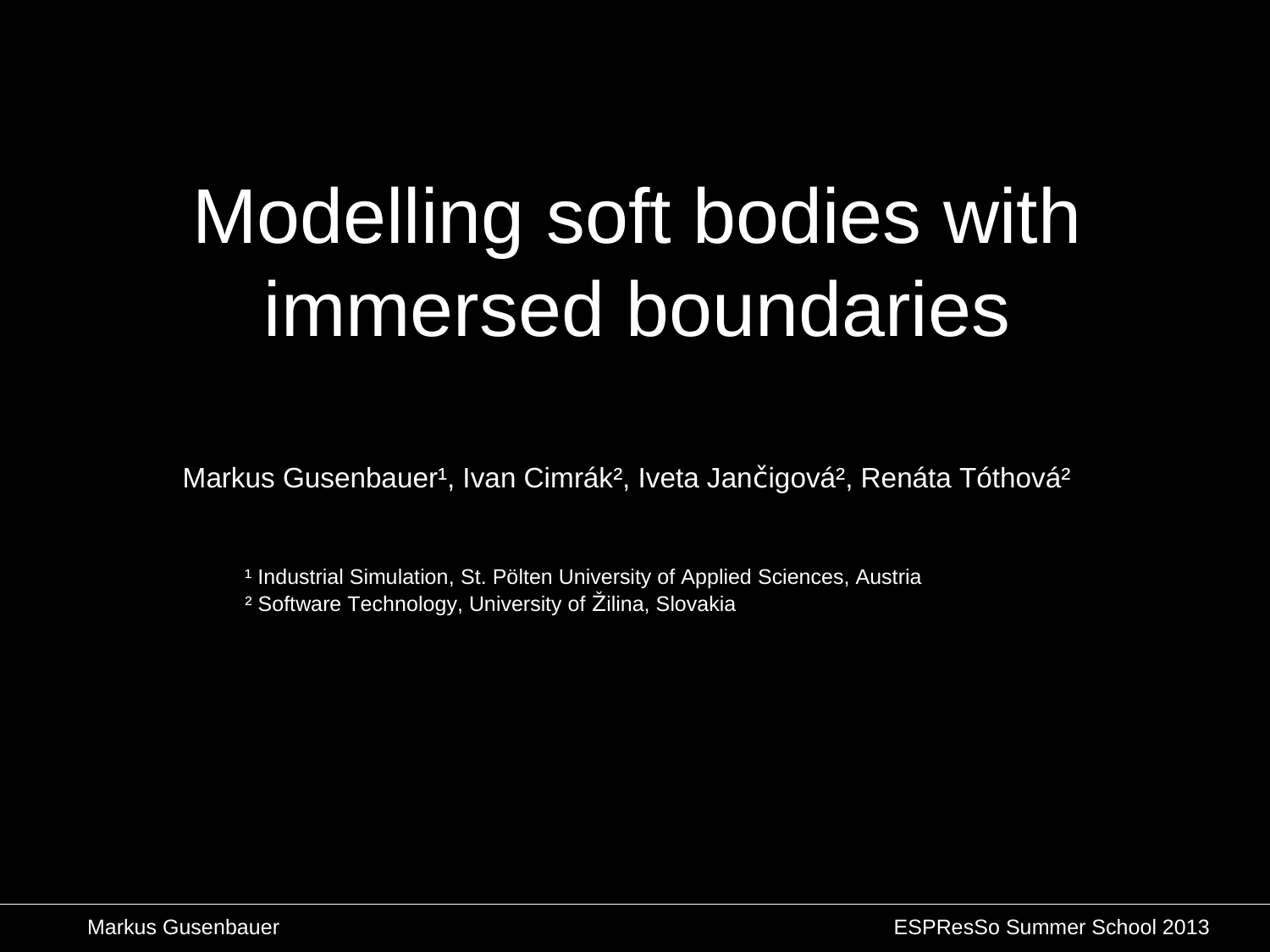## **Outlook**

- Why do we need immersed boundaries?
- How can we use immersed boundaries?
- Applications
- Conclusion and future prospects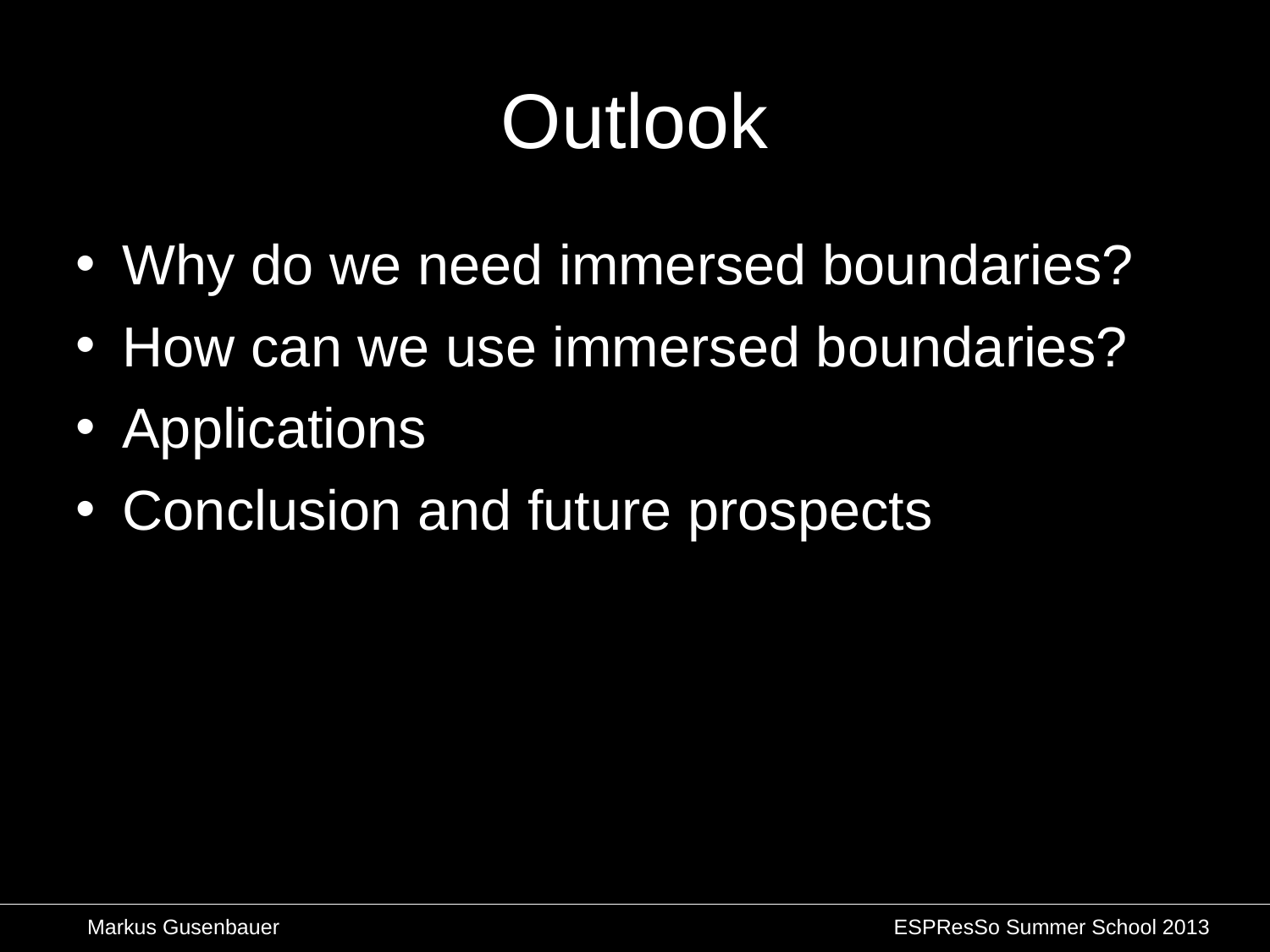## •Why do we need immersed boundaries?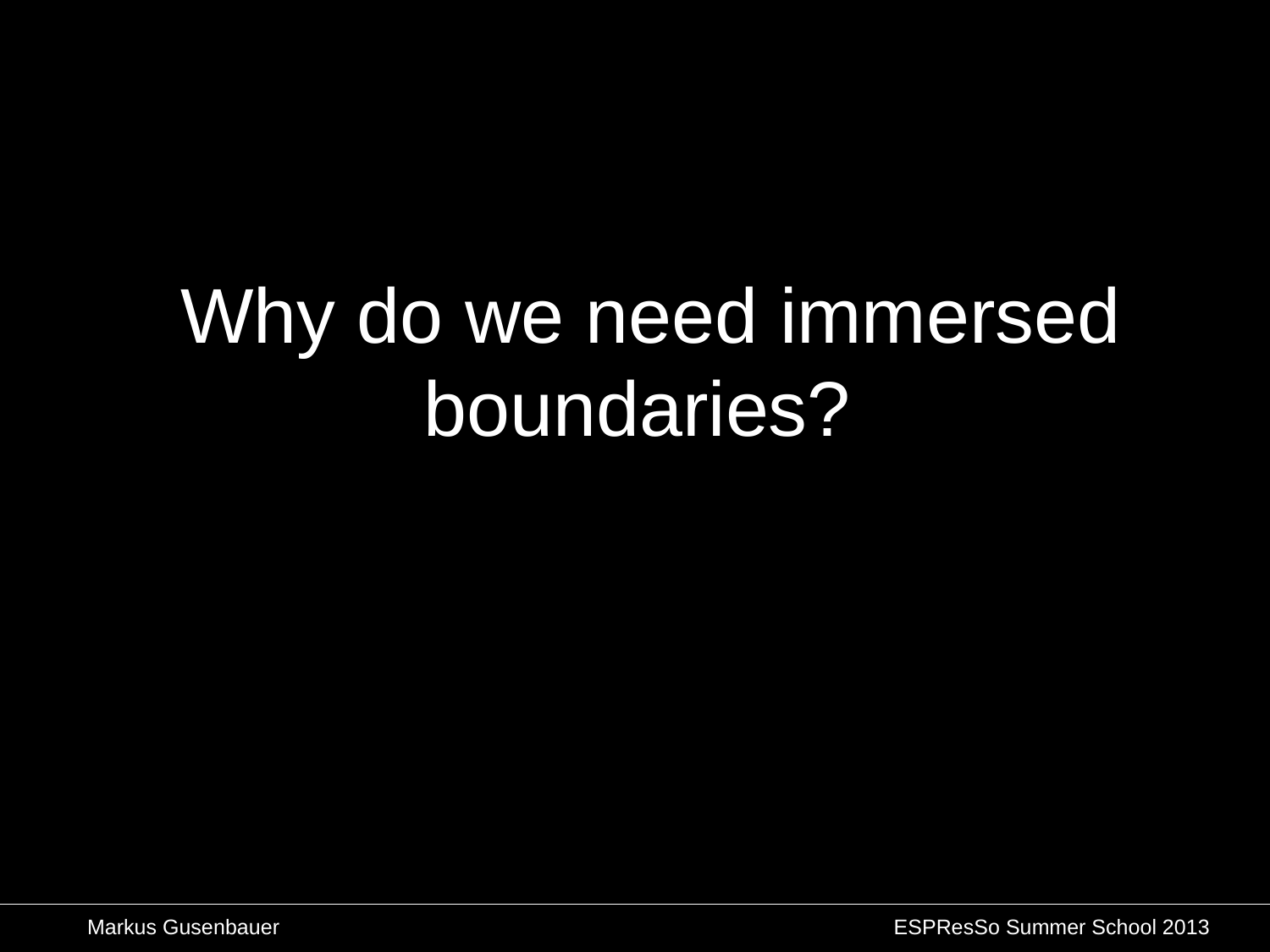# Simulation of blood flow (on cellular level)

### Components:

- blood plasma
- **blood cells**
- channel boundaries

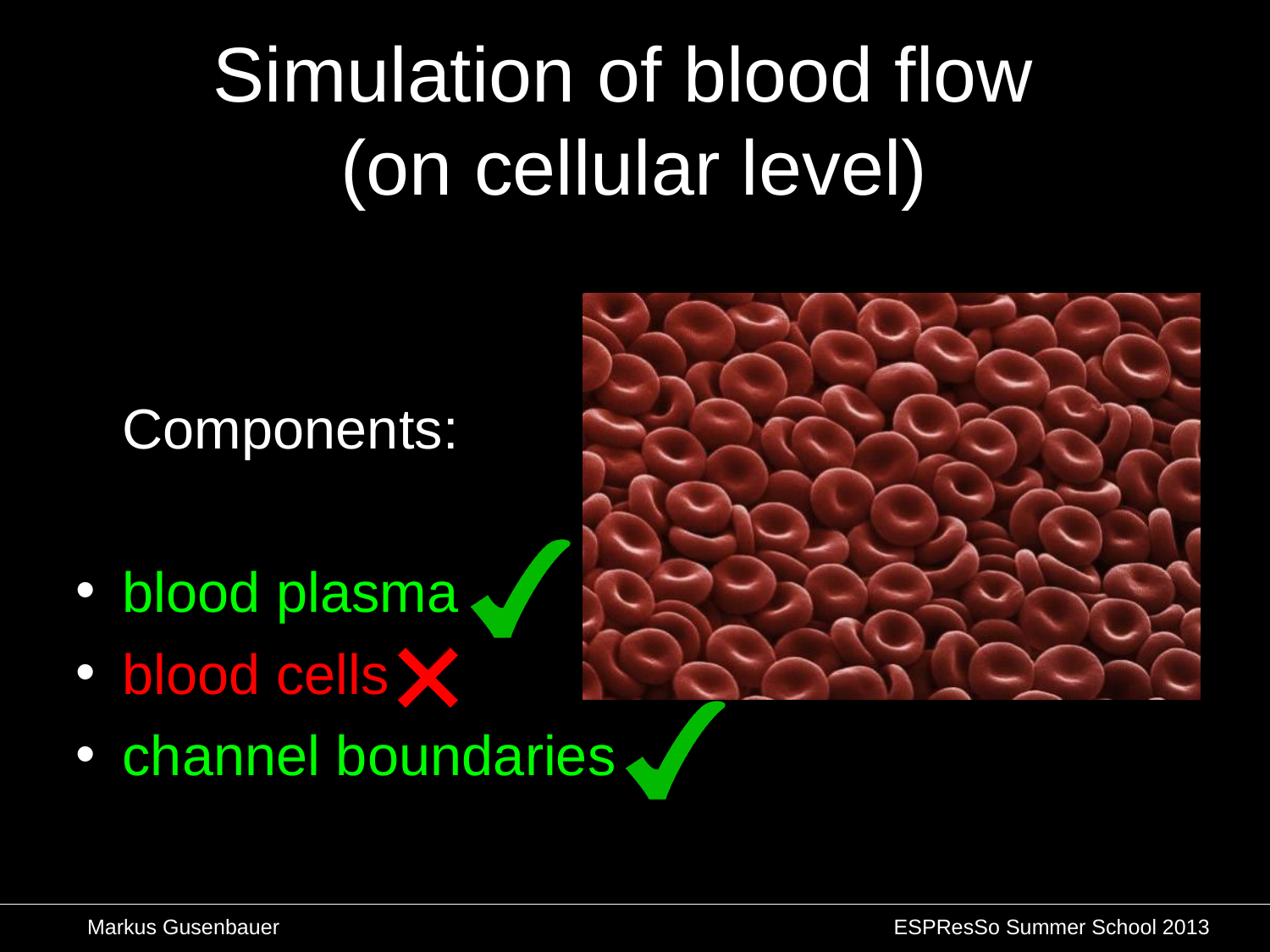## Red blood cell

- elastic
- preferred shape
- fixed volume and surface area



Copyright @ 2001 Benjamin Cummings, an imprint of Addison Wesley Longman, Inc.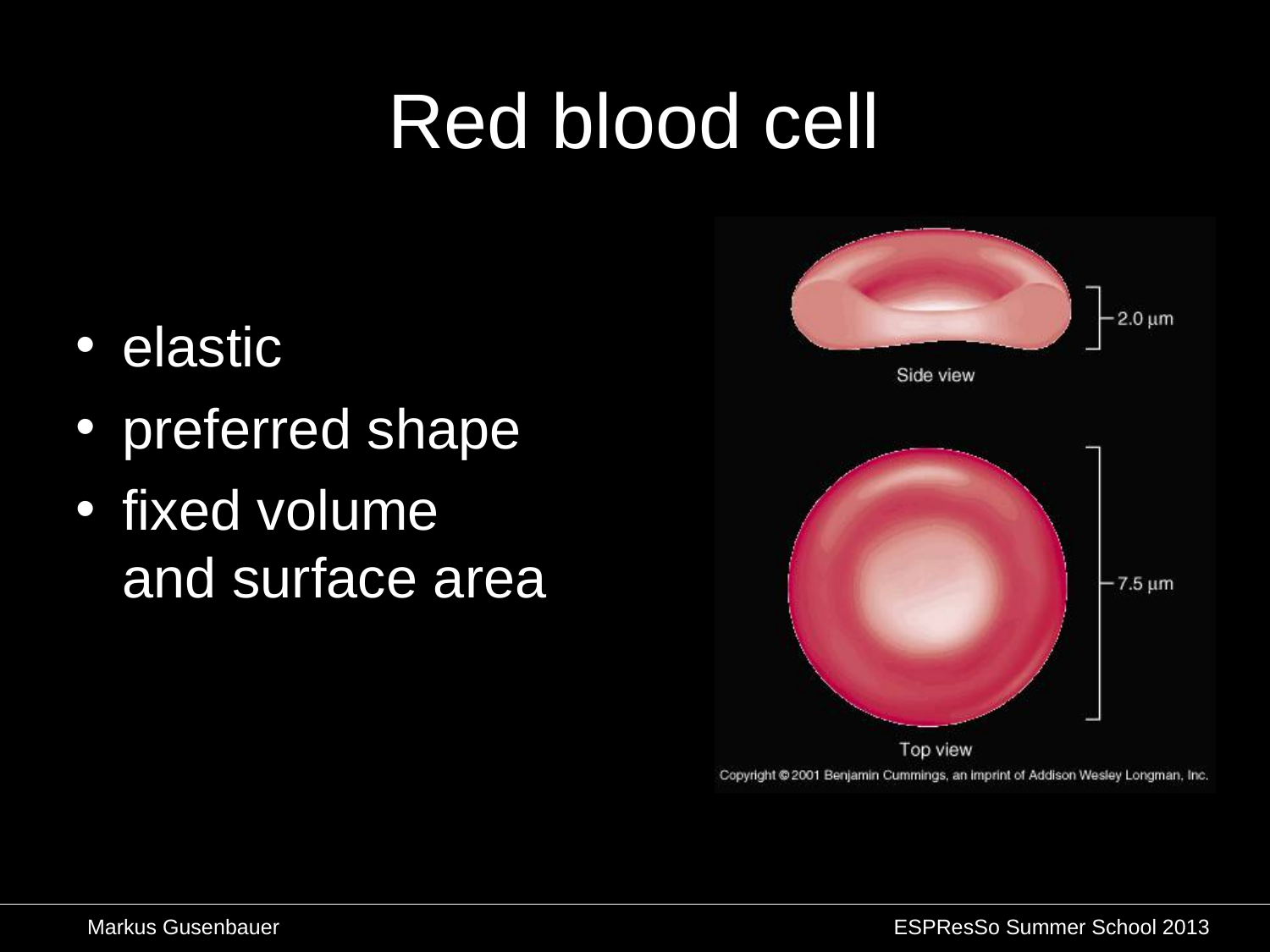### ESPResSo

- soft-matter simulations
- molecules, atoms with their own mass
- interacting with bonds and potentials
- LBM
- closed objects with their own particle management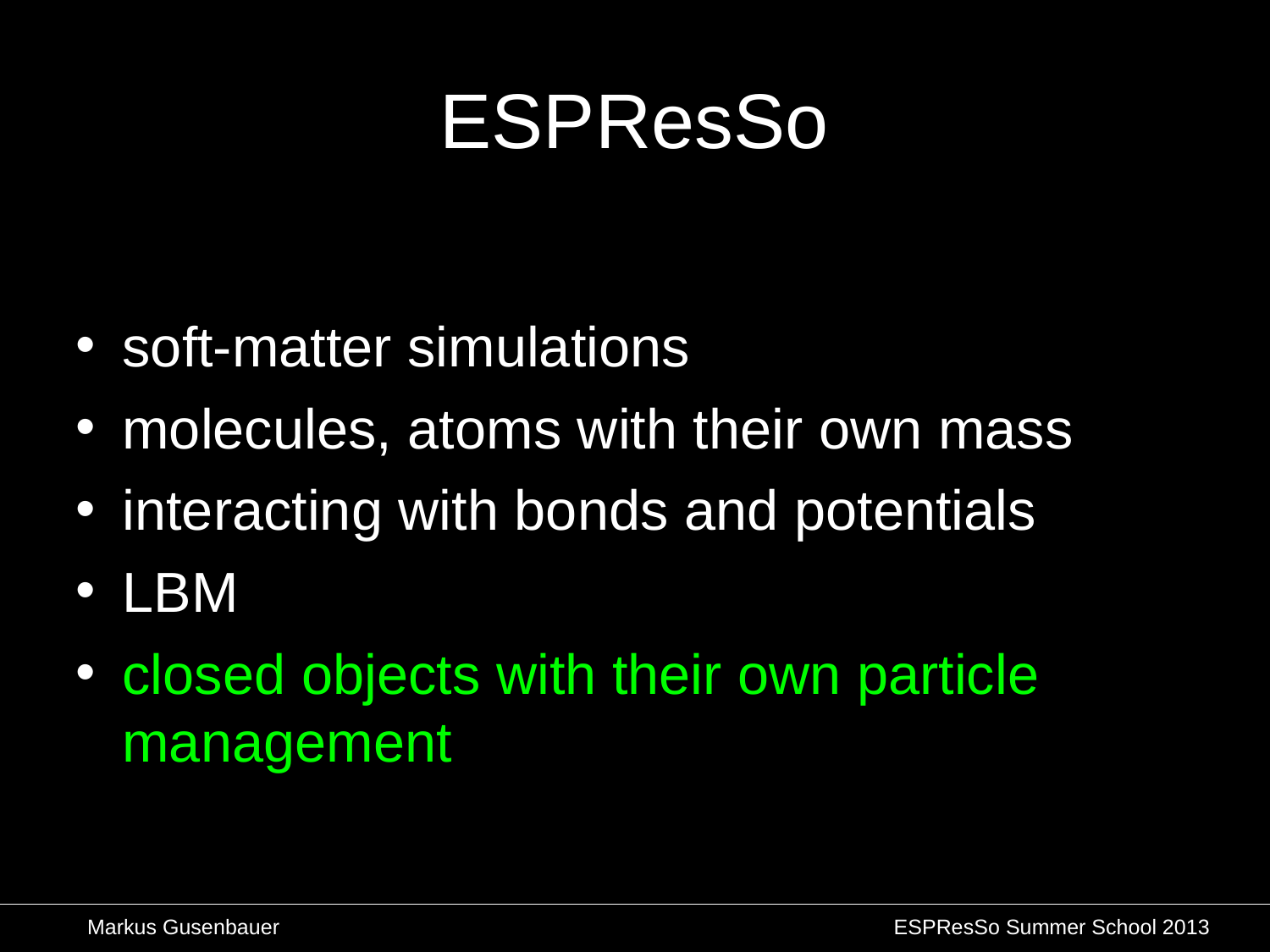### •How can we use immersed boundaries?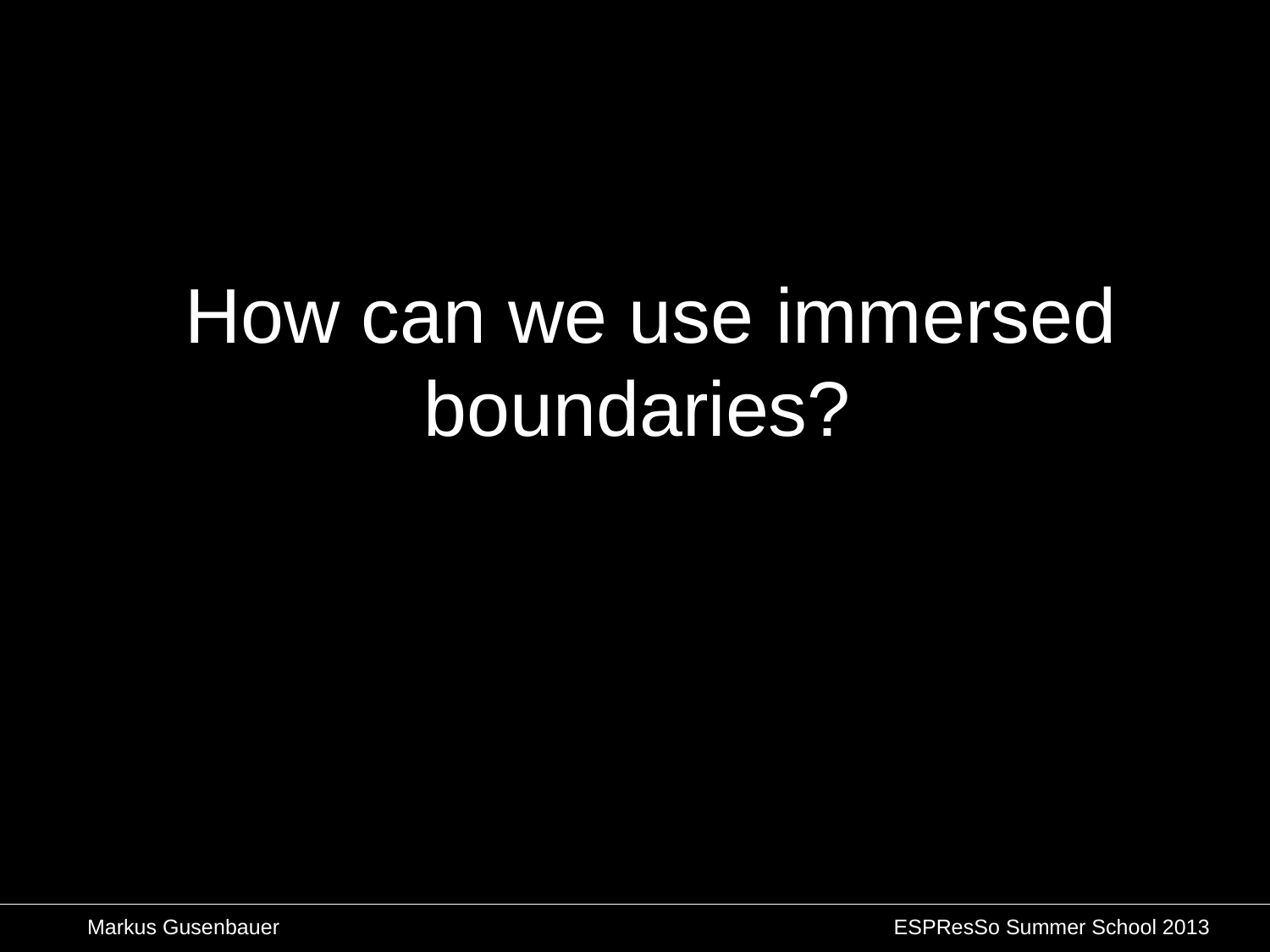## Immersed boundary method

- discretization of object's boundary
- IB points
	- triangular mesh
	- elastic forces
	- interaction with fluid

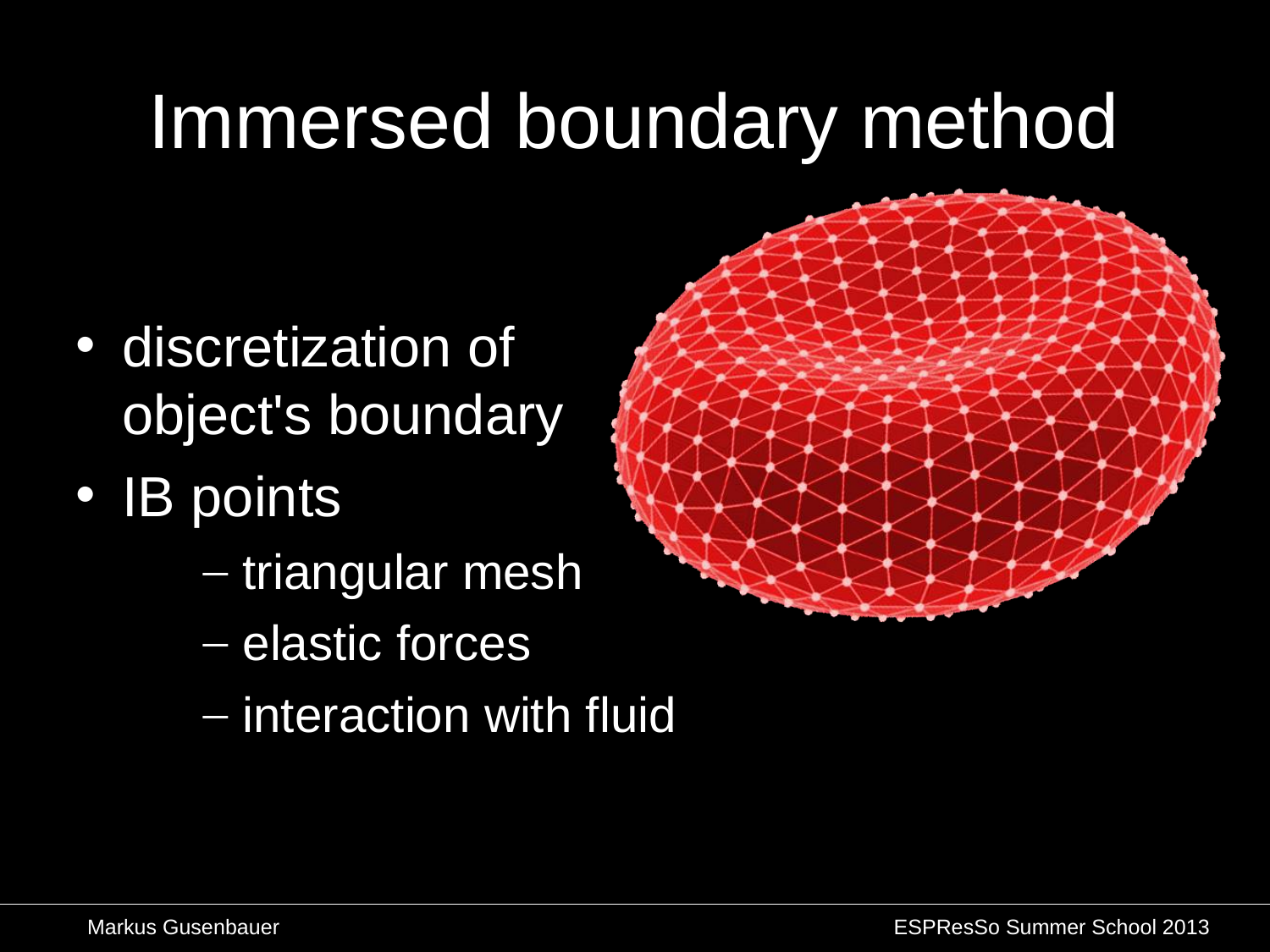### Elastic forces\*



- Constant local area constraint
- Surface strain constraint stretching
- Curvature constraint bending

### NONLOCAL

- Constant volume constraint
- Constant global area constraint

\* Dupin et al., Modeling the flow of dense suspensions of deformable particles in three dimensions Physical Review E 75 (6), 066707

α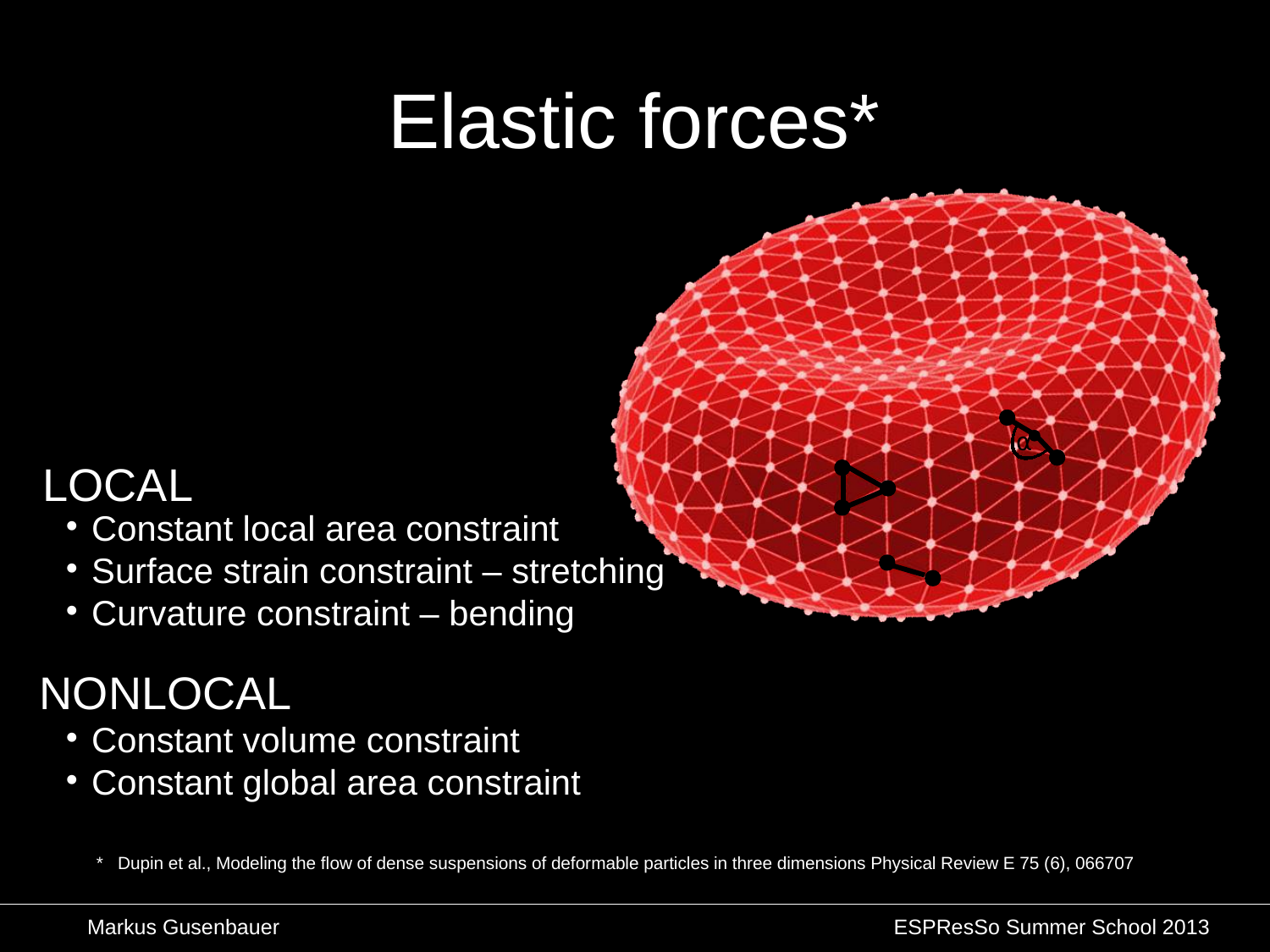### Interaction with the fluid



### Combination of LBM and IBM

Markus Gusenbauer ESPResSo Summer School 2013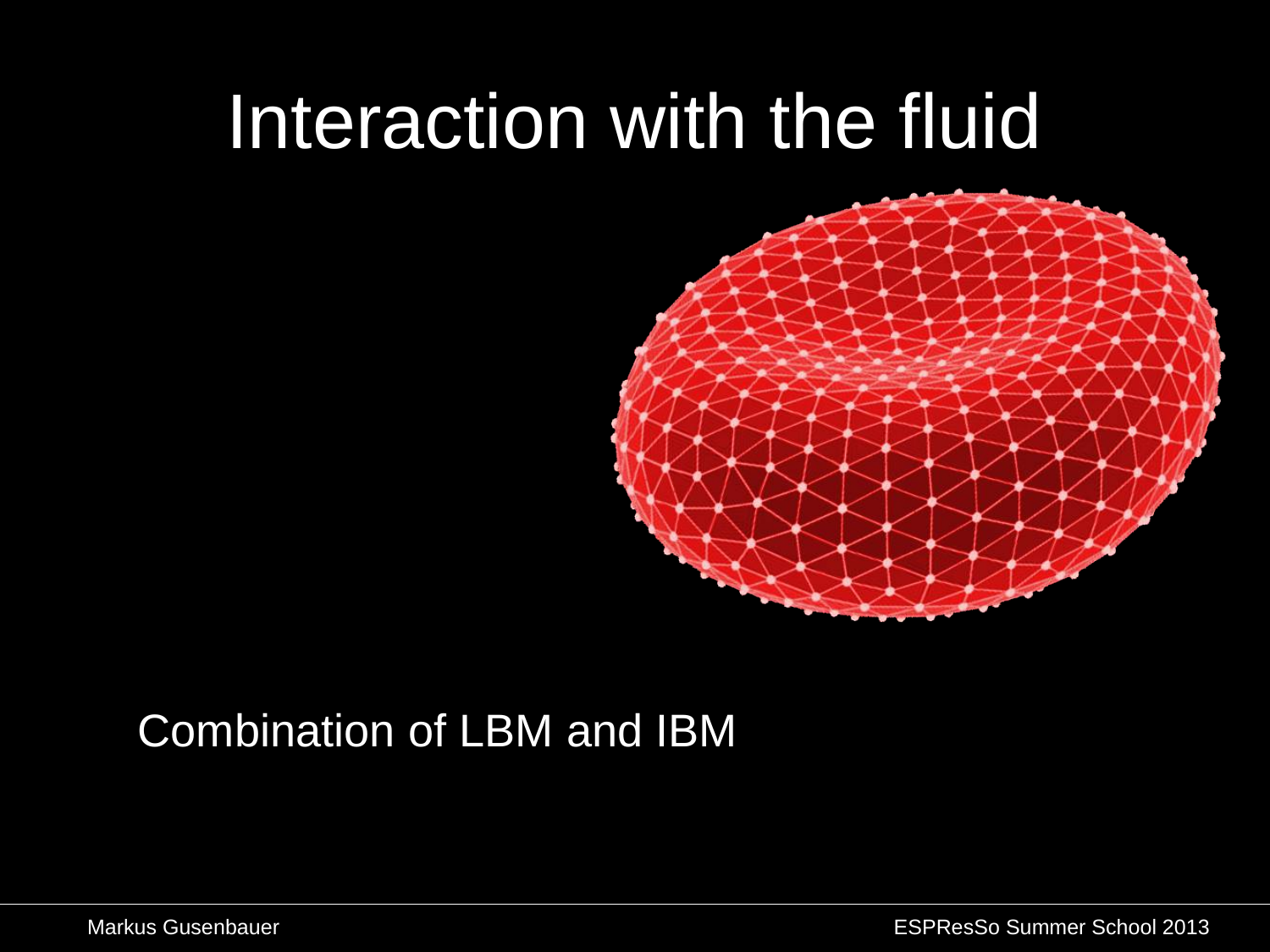# Model of blood plasma

• Fluid dynamics – lattice-Boltzmann method (LBM)

$$
f_i(\vec{x} + \vec{e}_i \delta_t, t + \delta_t) = f_i(\vec{x}, t) - \underbrace{\frac{(f_i(\vec{x}, t) - f_i^{\text{eq}}(\vec{x}, t))}{\tau}}_{\text{collision}} + F_i(\vec{x}, t)
$$
\n
$$
\underbrace{\text{external forces}}
$$

- Discrete velocities
- Fixed grid
- Parallelizable
- Explicit integration scheme: propagation + collision

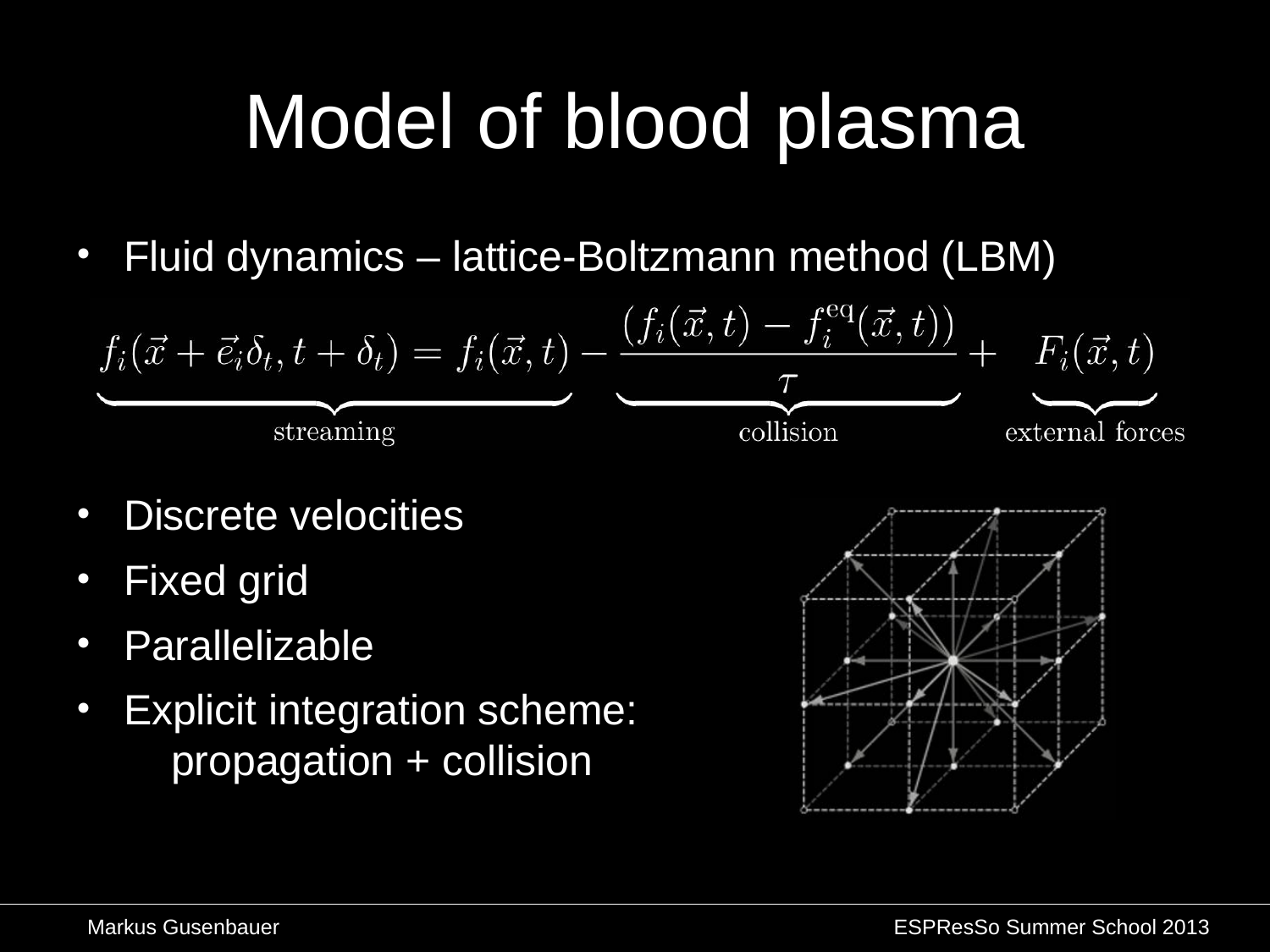# Fluid – particle interaction

### Immersed boundary method

- Fluid:
	- fixed grid
	- lattice-Boltzmann equation

- Blood cell:
	- boundary points are free in space
	- Newton equations

### Drag force:  $F = K(u_f - u_p)$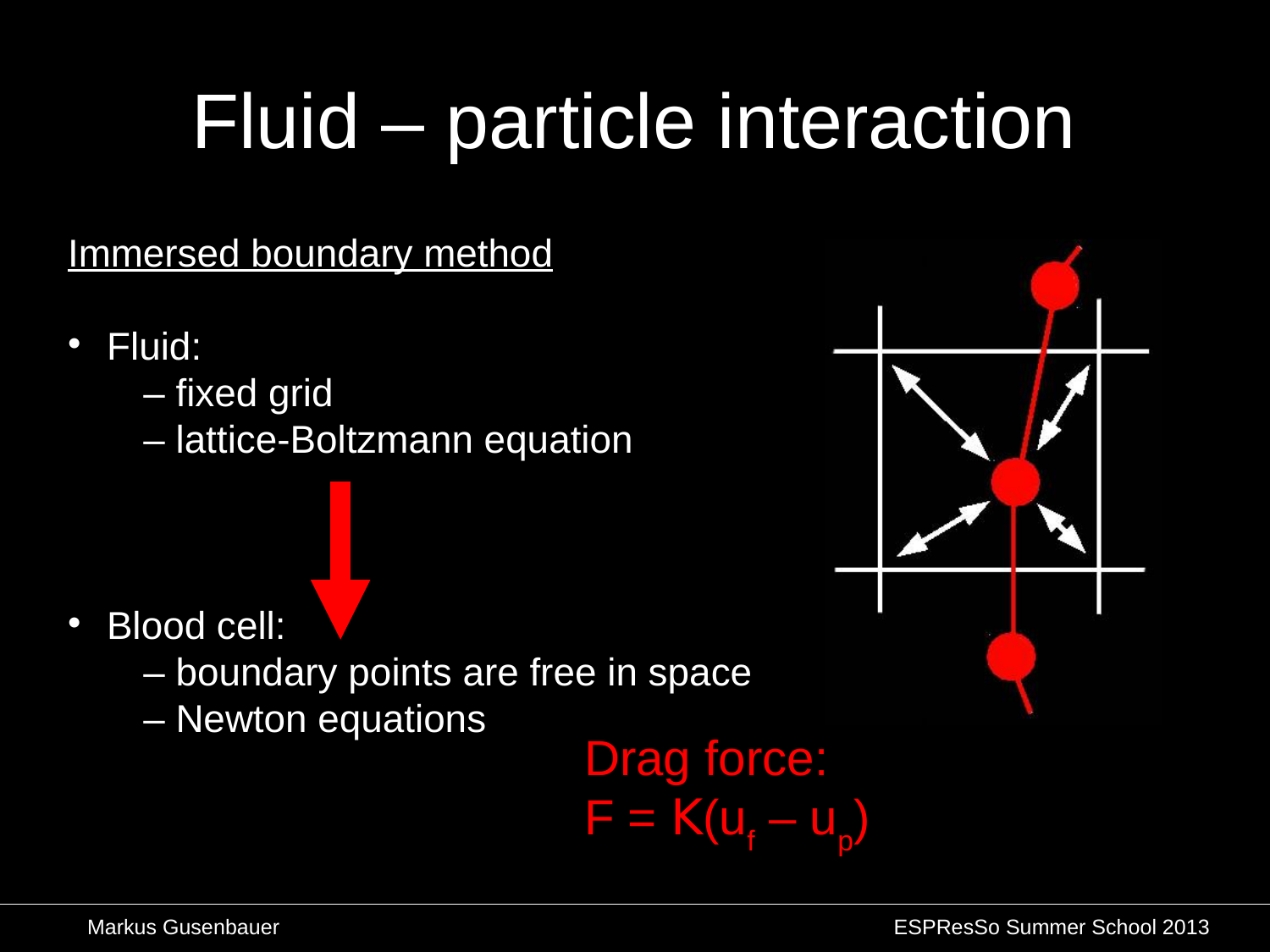# Fluid – particle interaction

### Immersed boundary method

- Fluid:
	- fixed grid
	- lattice-Boltzmann equation

- Blood cell:
	- boundary points are free in space
	- Newton equations

### external Force for LBM-equation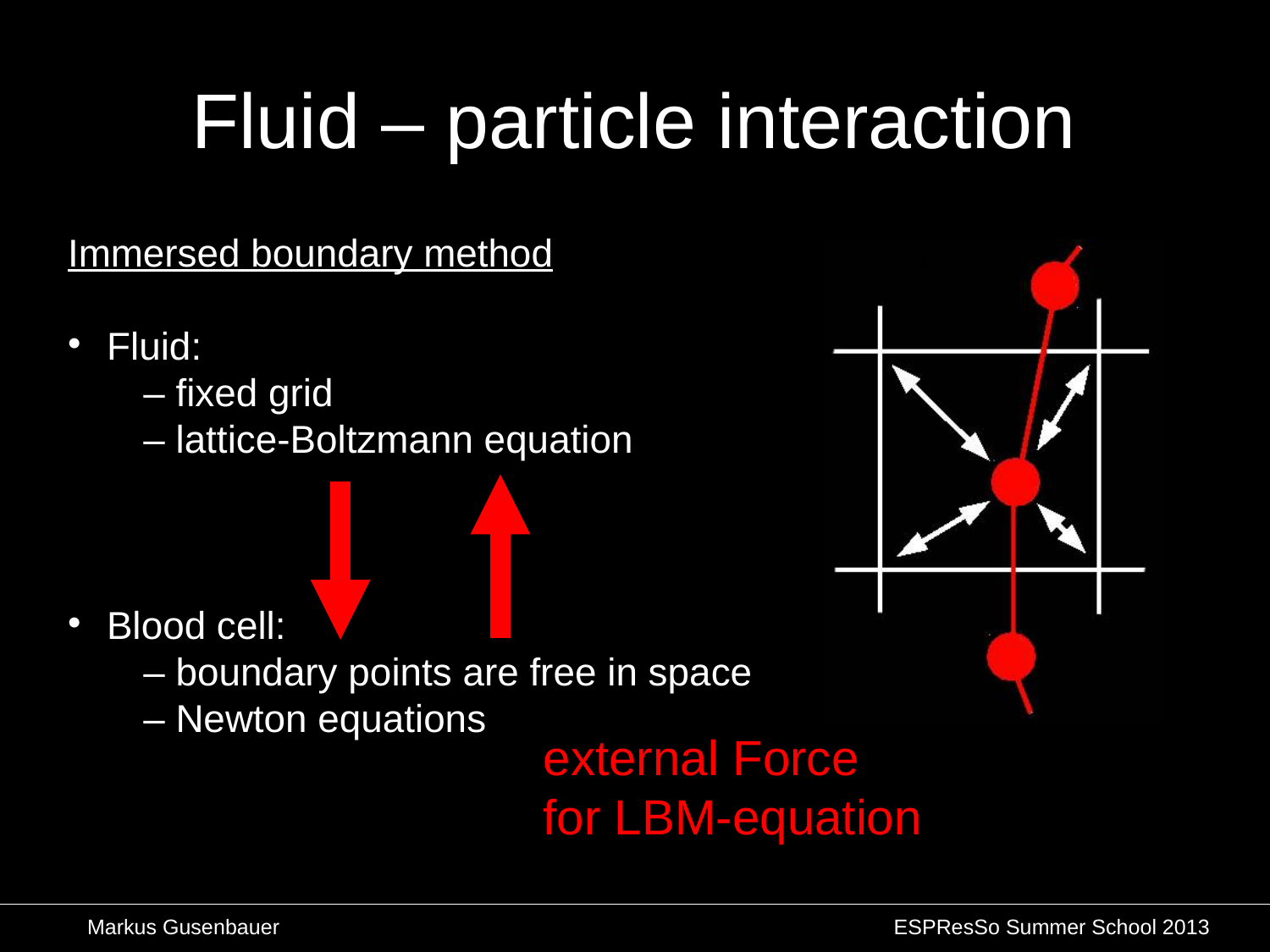# Calibration of immersed elastic objects

- elastic properties
- interaction with fluid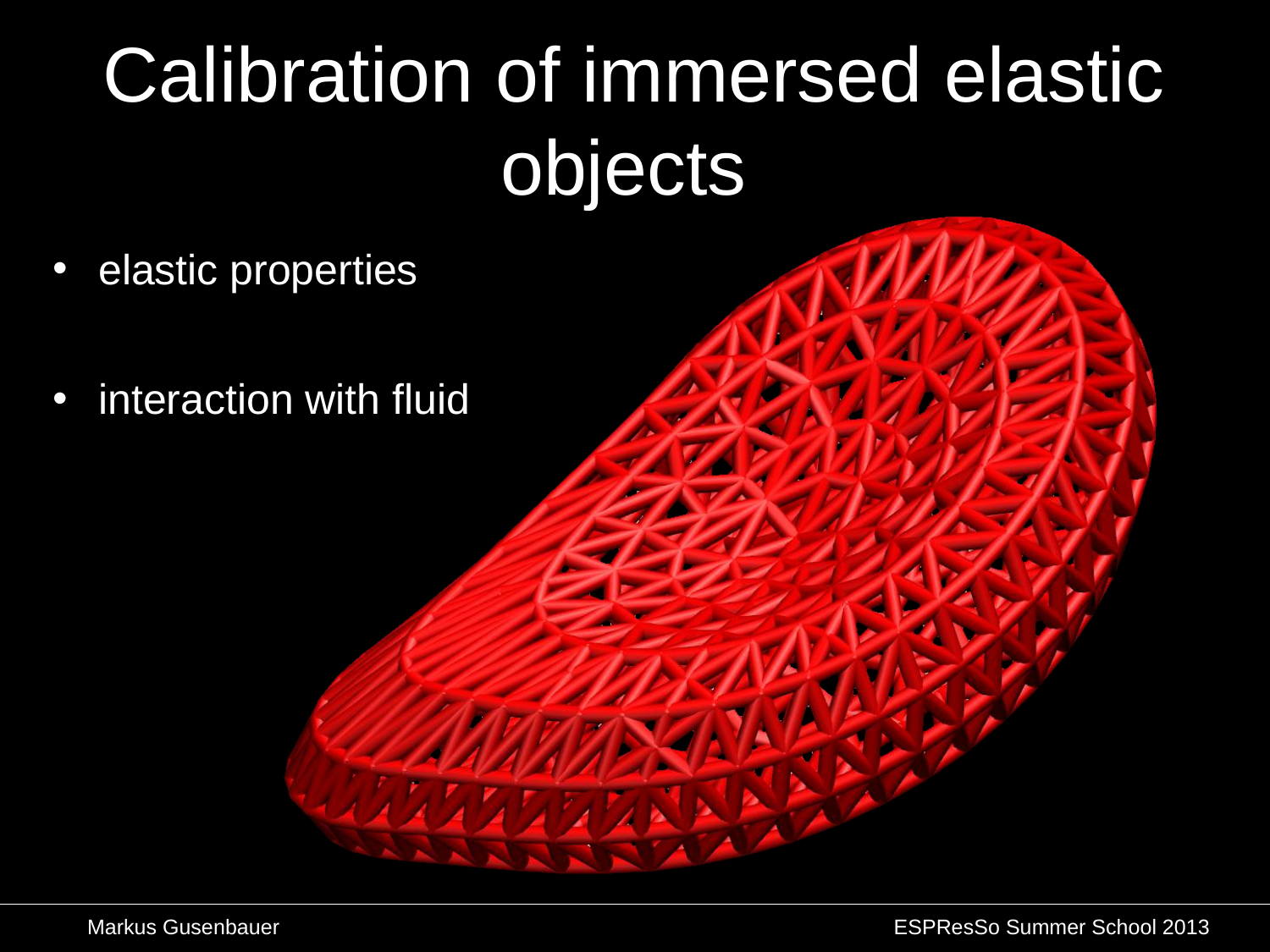## Calibration of elastic properties

• 5 parameters from elastic forces (stretching, bending, local area, global area, volume)



| force exterted on cell 67pN 130pN 193pN       |                  |  |
|-----------------------------------------------|------------------|--|
| axial diameter $d_{ar}^0$                     | 12.34 14.17 15.3 |  |
| transverse diameter $d_{tr}^0$ 5.05 4.53 4.29 |                  |  |

J. P. Mills, L. Qie, M. Dao, C. T. Lim, and S. Suresh. Nonlinear elastic and viscoelastic deformation of the human red blood cell with optical tweezers. Molecular & Cellular Biomechanics, 1(3):169–180, 2004.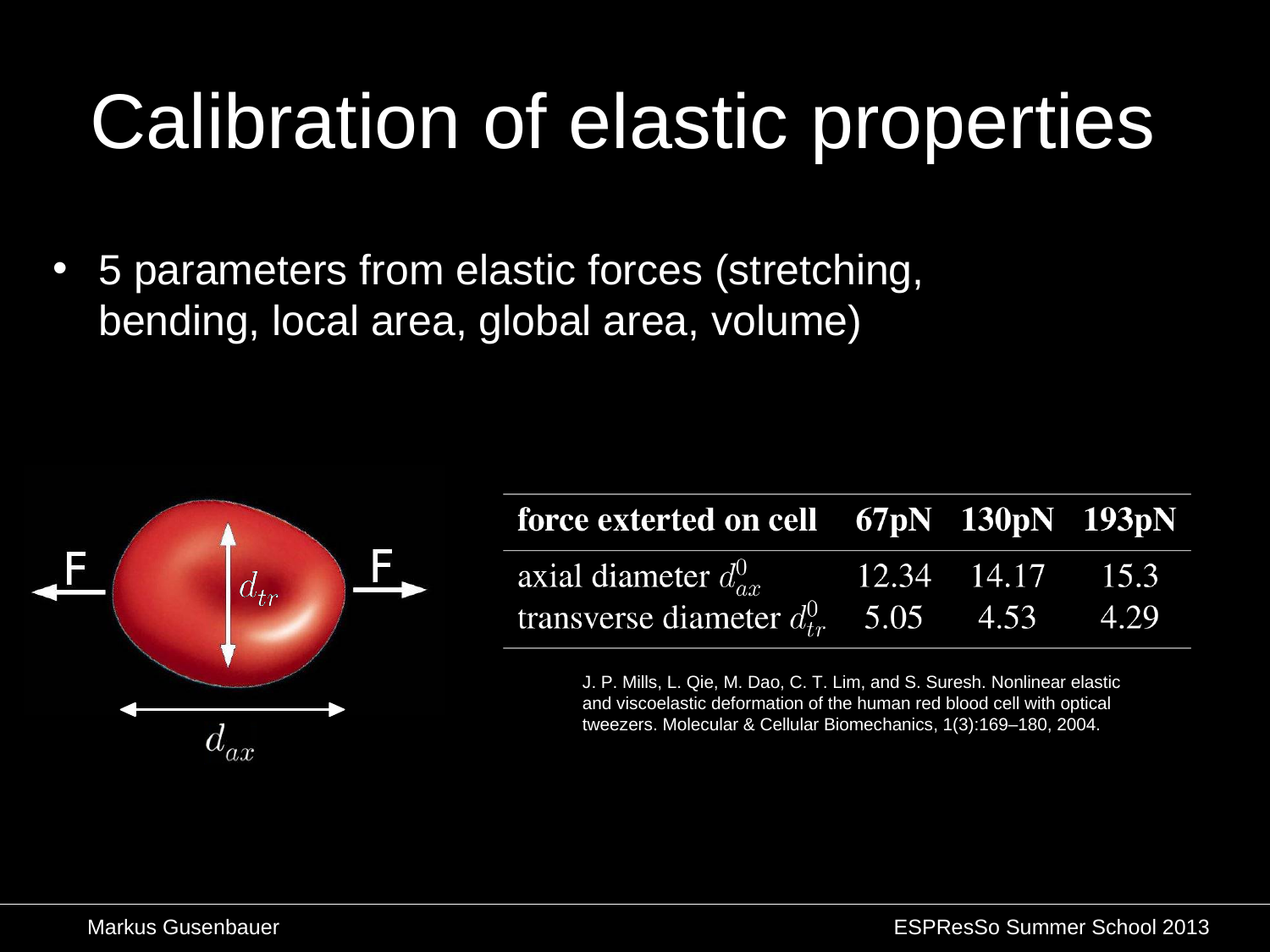# Calibration of elastic properties

#### Optimal values of elasticity parameters for a healthy RBC.

| Stretching $k_s$            | 0.008  |
|-----------------------------|--------|
| Bending $k_h$               | 0.0016 |
| Local area $k_{\alpha l}$   | 0.01   |
| Global area $k_{\text{ag}}$ | 1.0    |
| Volume $k_v$                | 10.0   |
|                             |        |

 I. Cimrák, M. Gusenbauer, and T. Schrefl. Modelling and simulation of processes in microfluidic devices for biomedical applications. Comput. Math. Appl., 64(3):278–288, August 20127

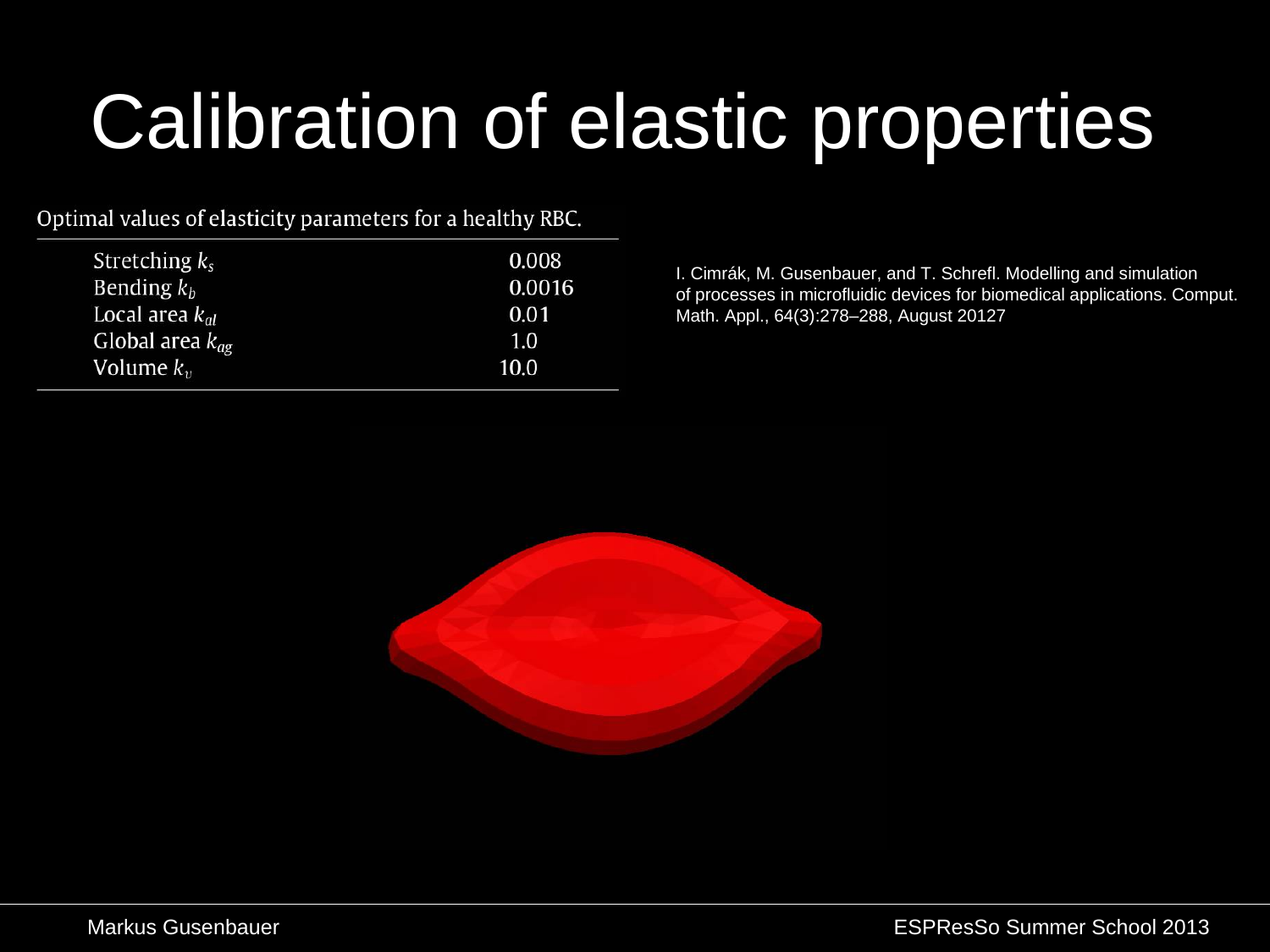# Calibration of IB – fluid interaction

- mass of IB points
- mesh density of IB points

 I. Cimrák, M. Gusenbauer, and T. Schrefl. Modelling and simulation of processes in microfluidic devices for biomedical applications. Comput. Math. Appl., 64(3):278–288, August 20127

friction coefficient (drag force intensity on IB point)



initial velocity  $v_0$ of the sphere/ellipsoid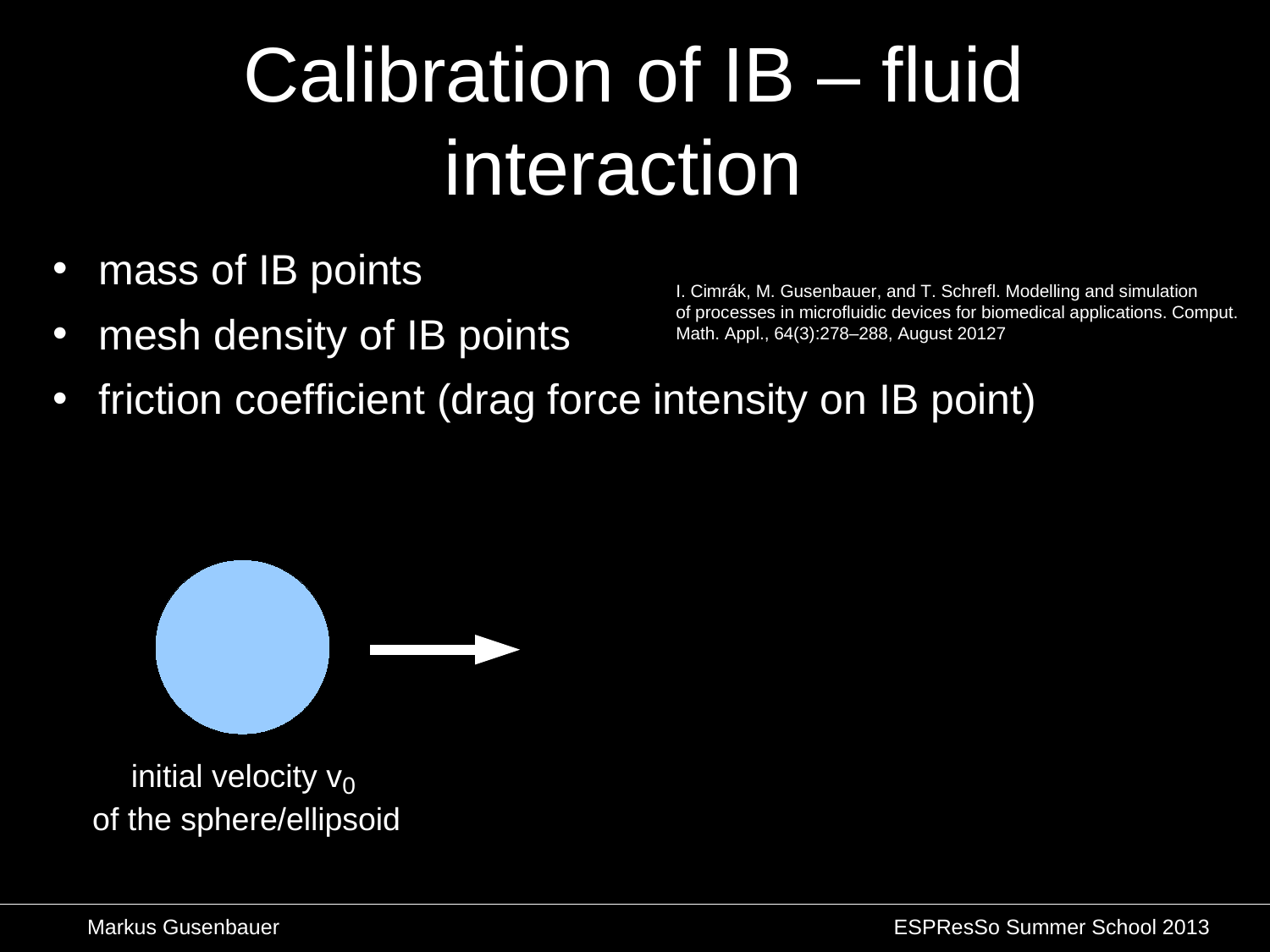# Calibration of IB – fluid interaction

- mass of IB points
- mesh density of IB points

 I. Cimrák, M. Gusenbauer, and T. Schrefl. Modelling and simulation of processes in microfluidic devices for biomedical applications. Comput. Math. Appl., 64(3):278–288, August 20127

friction coefficient (drag force intensity on IB point)



fluidic drag force slows down the sphere/ellipsoid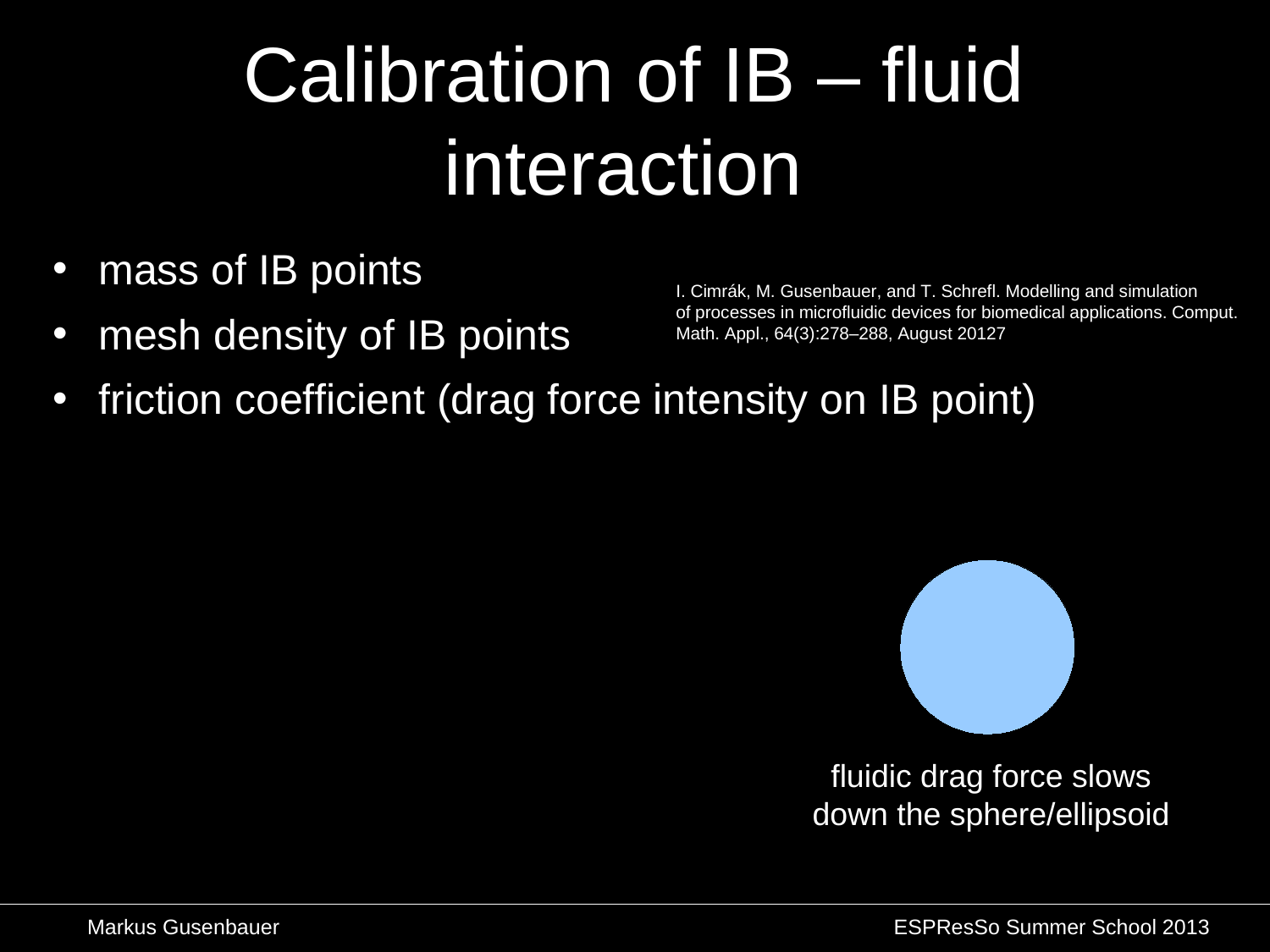## Calibration of IB – fluid interaction

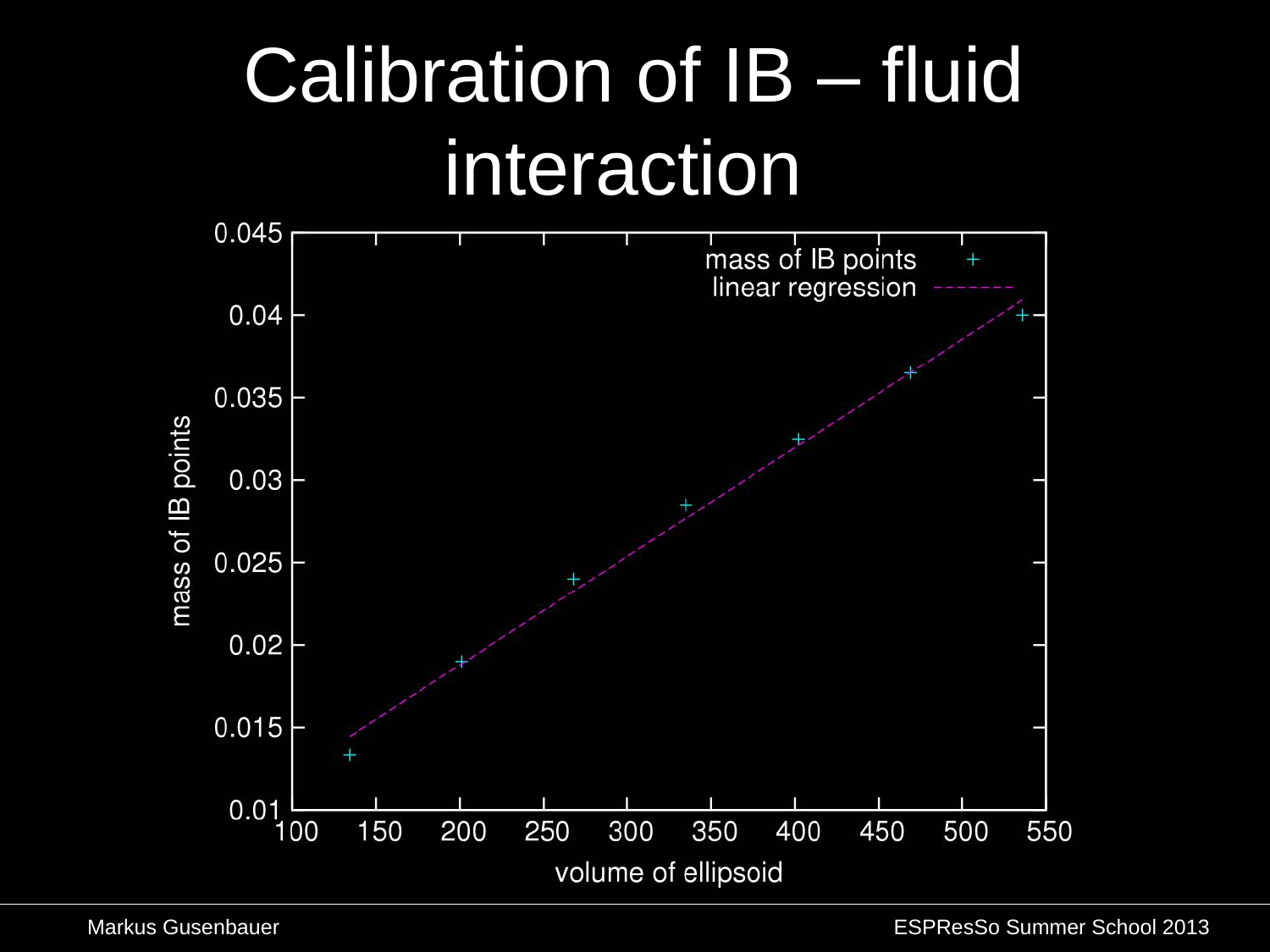# **Applications**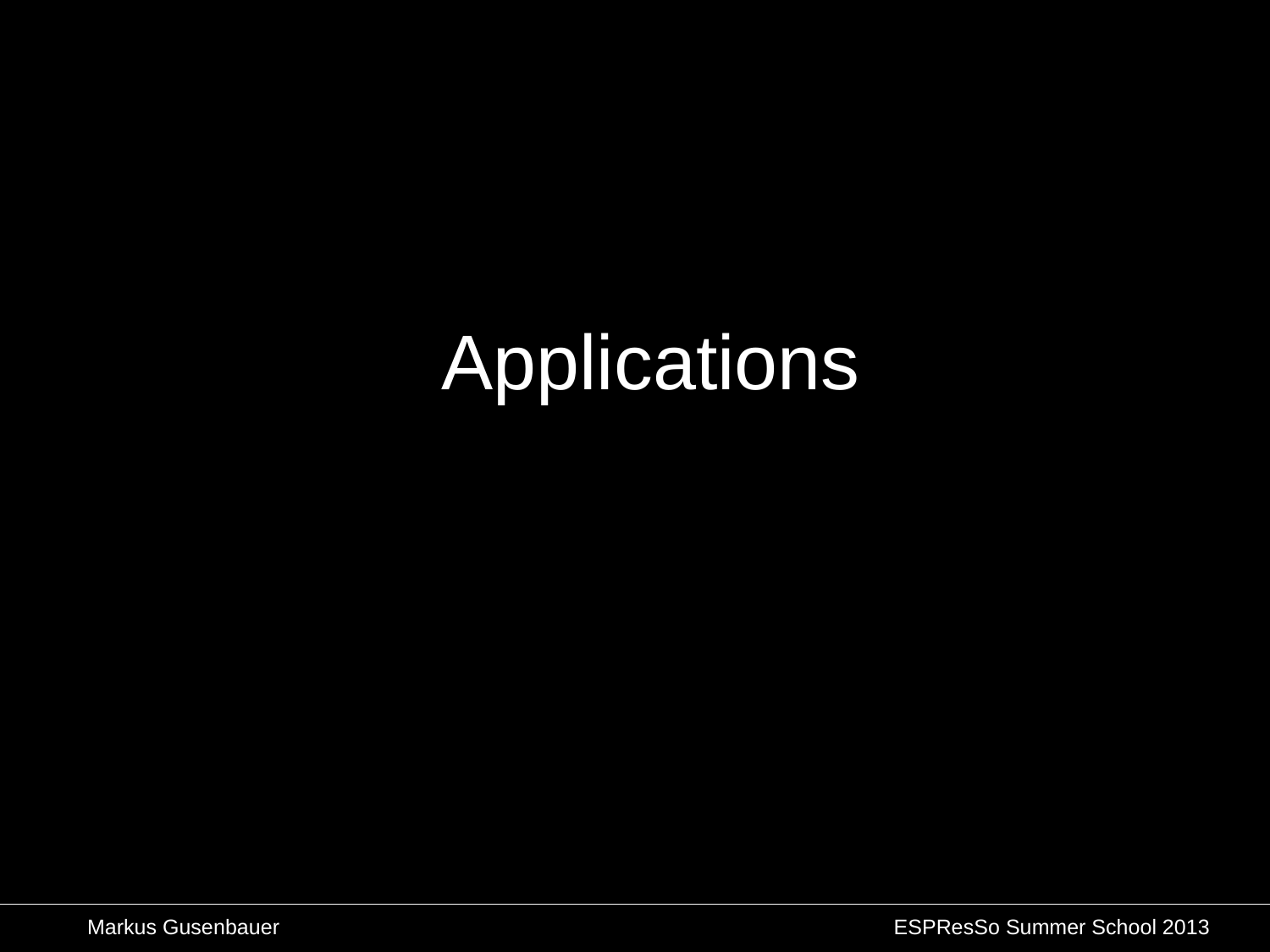# Circulating tumor cells (CTCs)

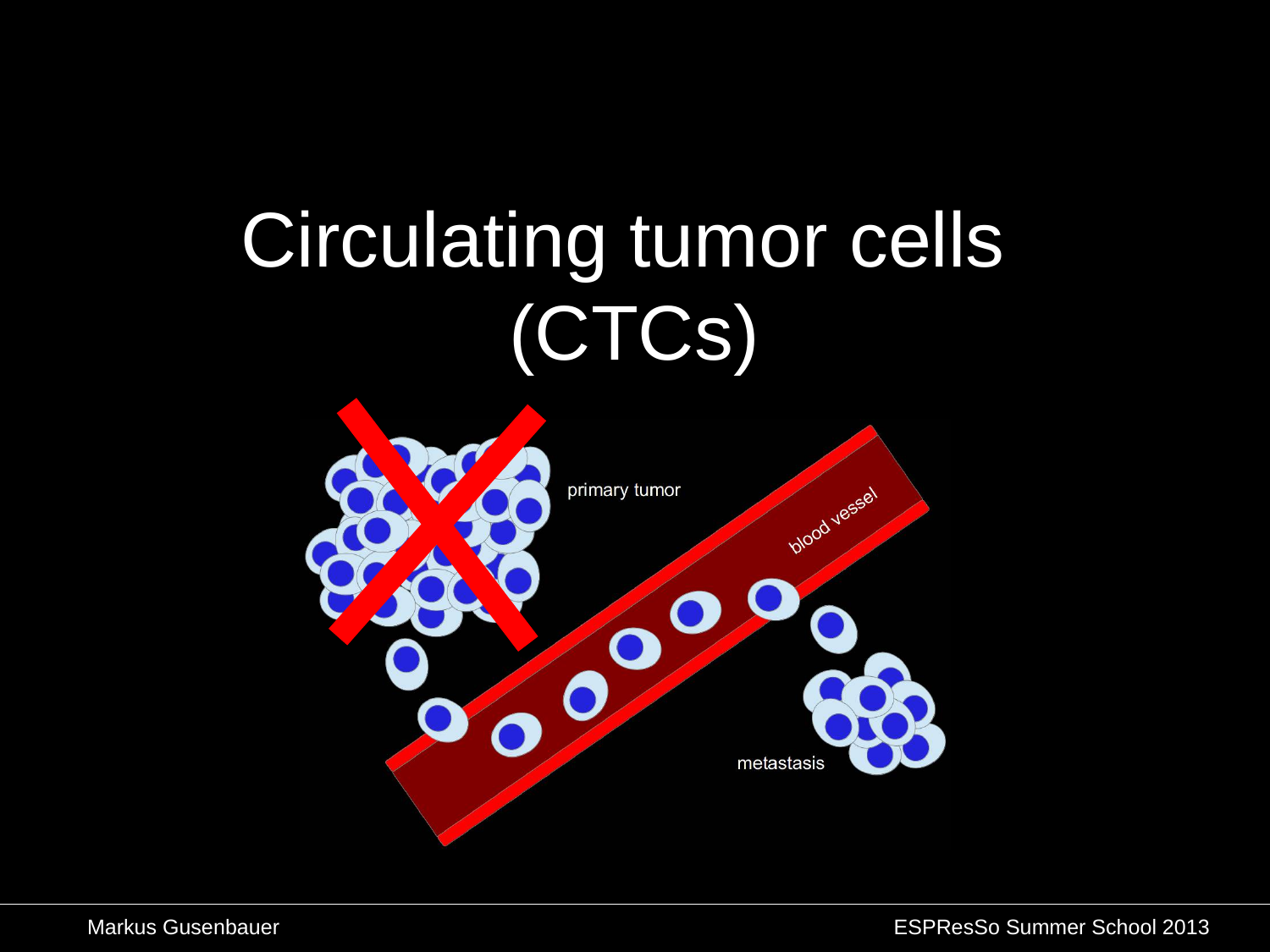## Prognostic value

- Counting of CTCs:
	- medical checkups
	- control therapies
	- recognize new tumors developing
- Genetic/molecular characterization
	- gain information about main tumor and metastasic developement
	- understanding evolution of cancer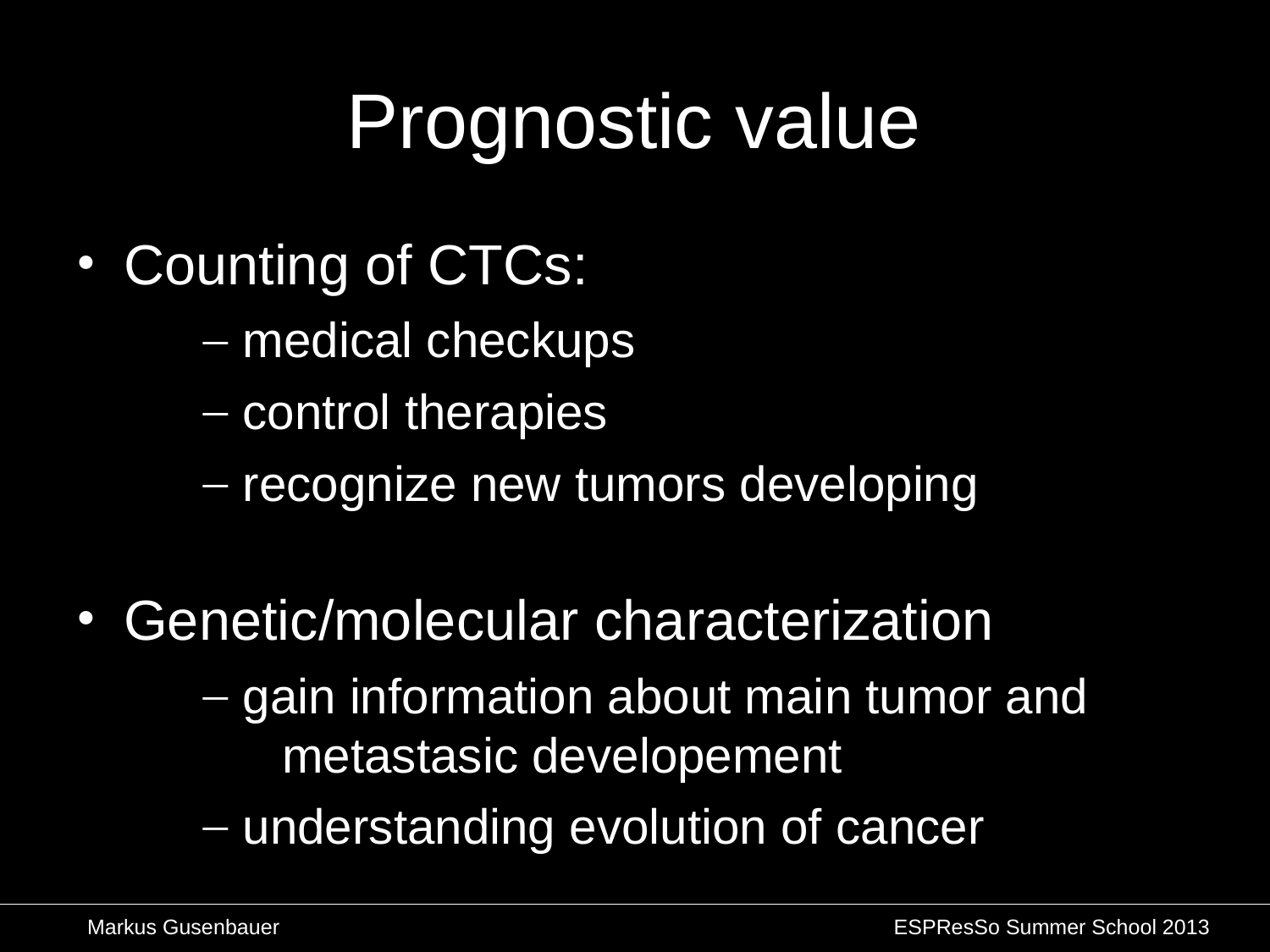### Filter methods

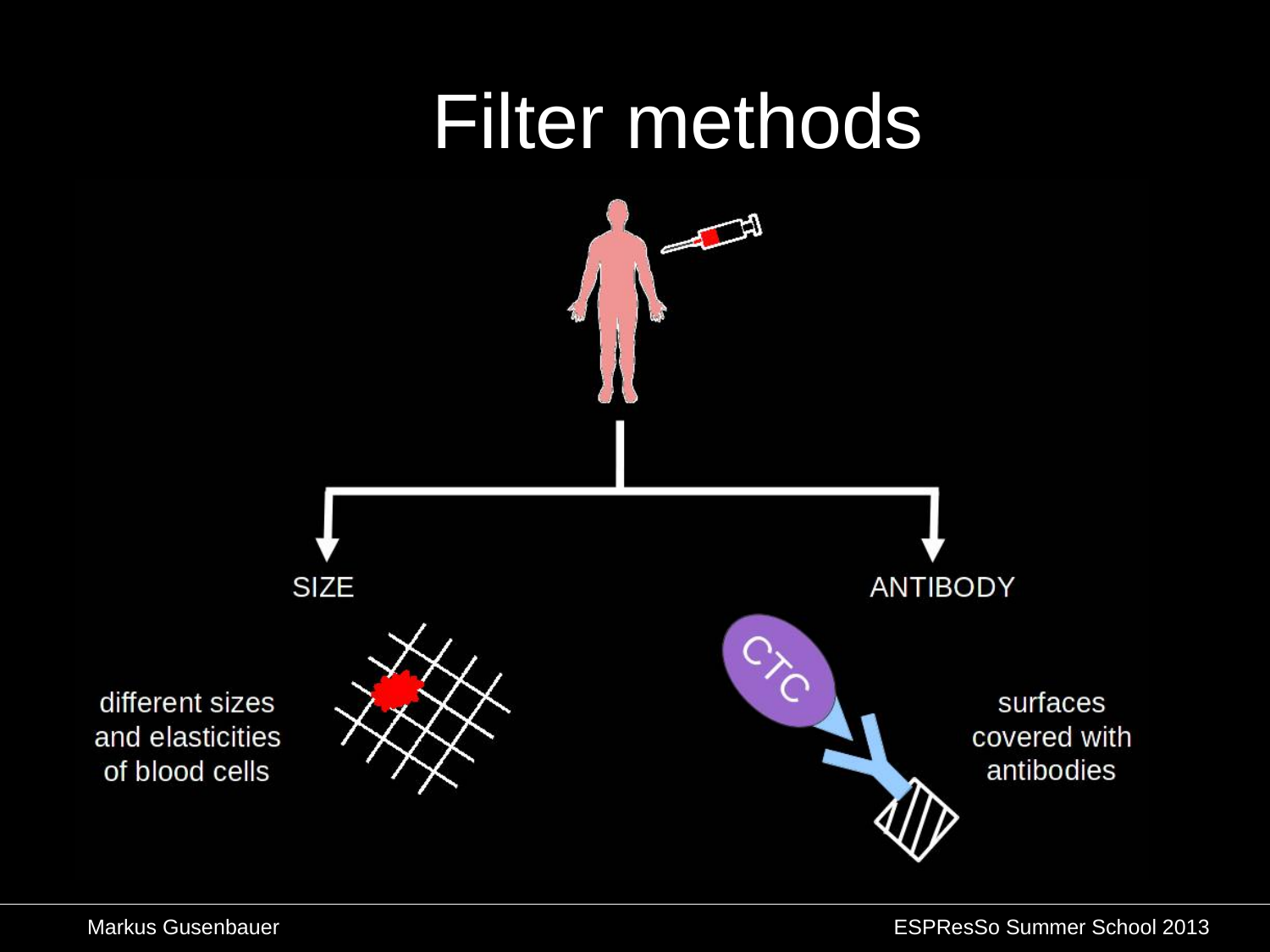## Technical challange

- CTCs are very rare (1-100 CTC per billions of blood cells)
- every single CTC is important
- CTCs change over time
- similar size and affinity properties to ordinary blood cells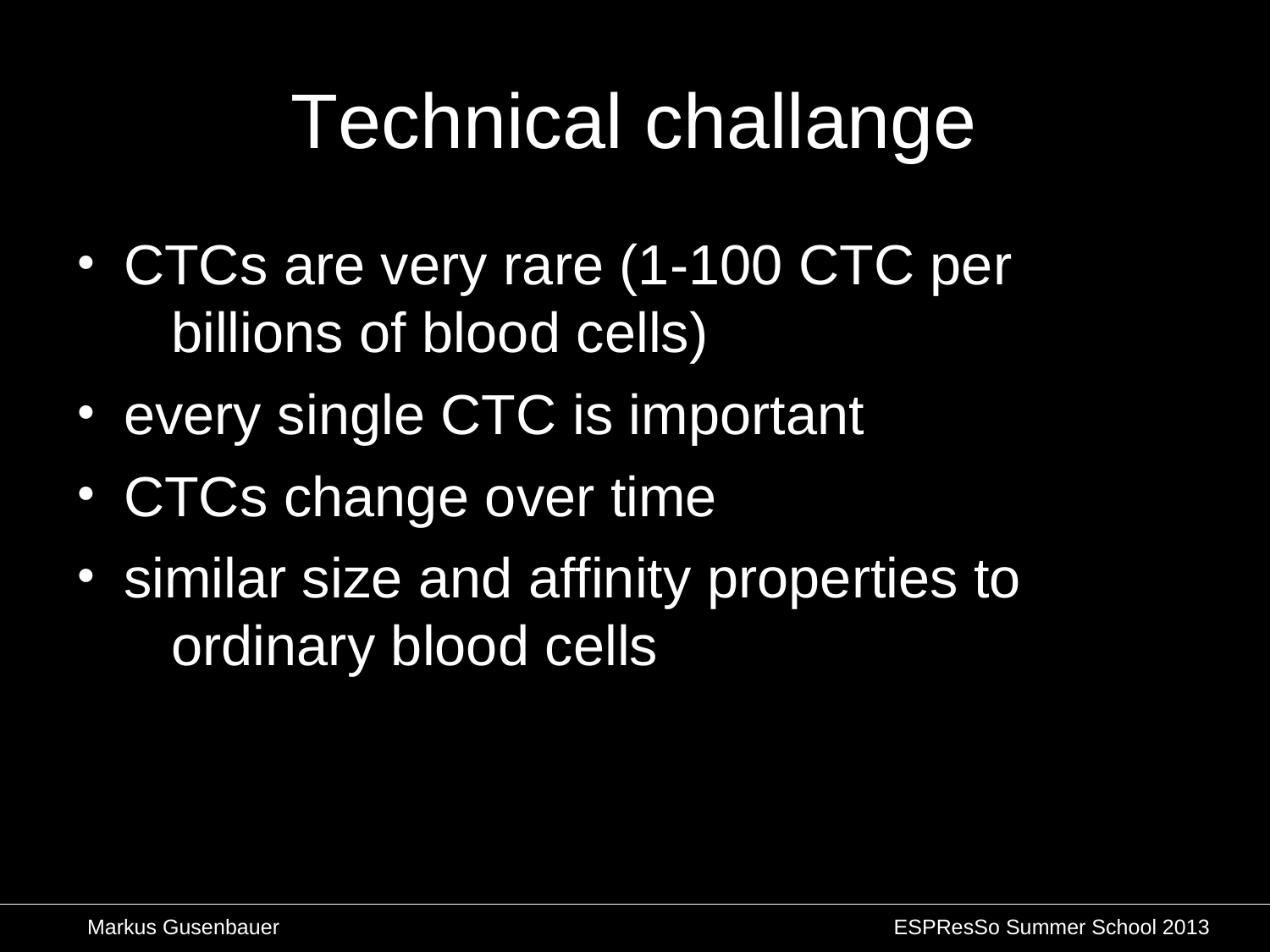### •New promising technologies

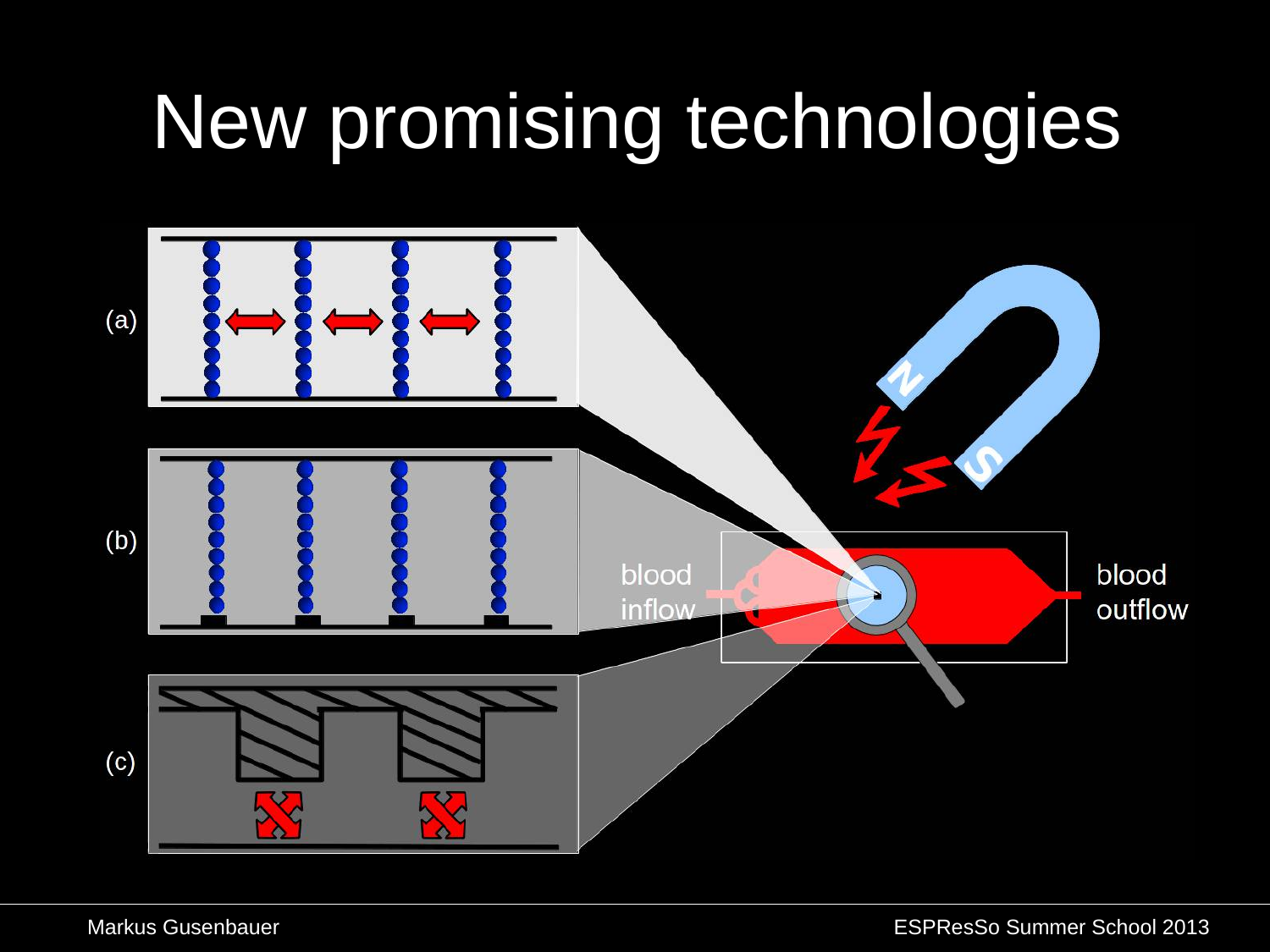



M. Gusenbauer, H. Özelt, J. Fischbacher, et al. Simulation of magnetic active polymers for versatile microfluidic devices. EPJ Web of Conferences, 40:02001, January 2013.

M. Gusenbauer, A. Kovacs, F. Reichel, et al. Self-organizing magnetic beads for biomedical applications. Journal of Magnetism and Magnetic Materials, 324(6):977–982, March 2012.

#### Markus Gusenbauer ESPResSo Summer School 2013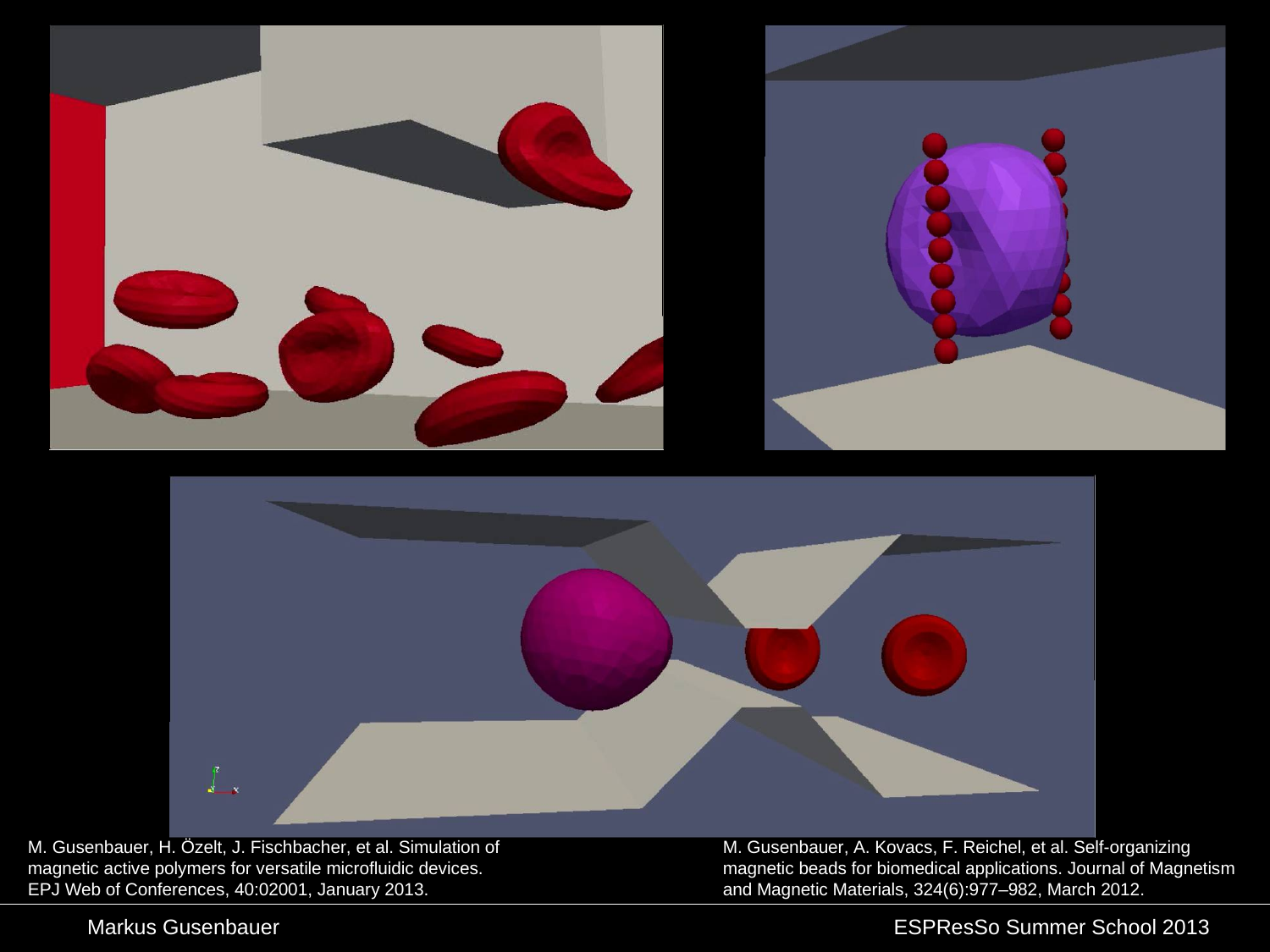## **Conclusion**

- Closed objects with their own particle management
- Calibration of elastic boundary and interaction with the fluid
- Applications: blood cells, bacteria, air bubbles, (magnetic) beads, dust …......

• Speed/Performance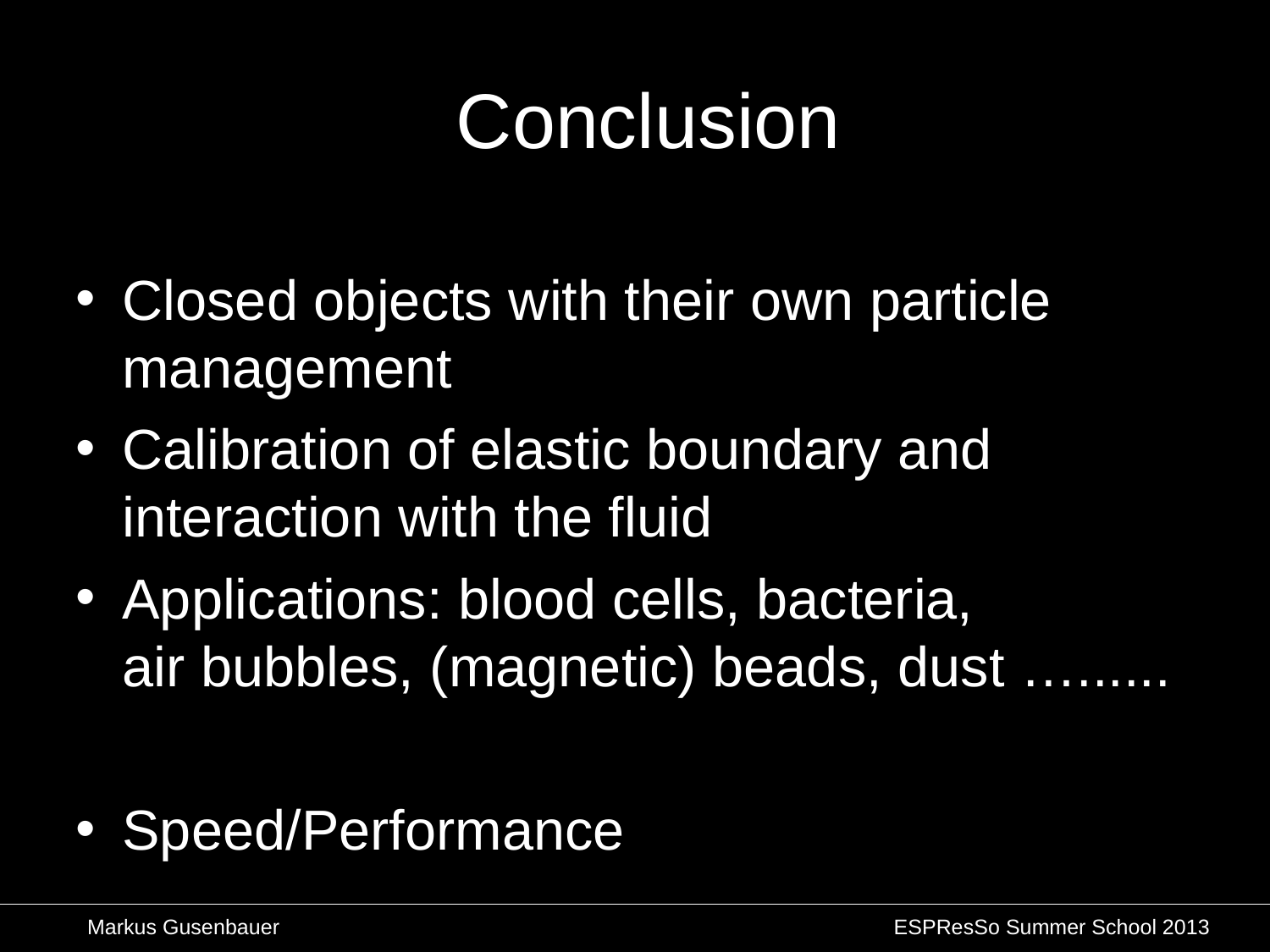

108 Red Blood Cells 43200 IB-points

200 x 100 x 300 6 Mio. LB cells

16 CPUs Intel Xeon X5650 @ 2.67GHz

1 GPU Tesla M2075 6 GB

500.000 timesteps > 19 days simulation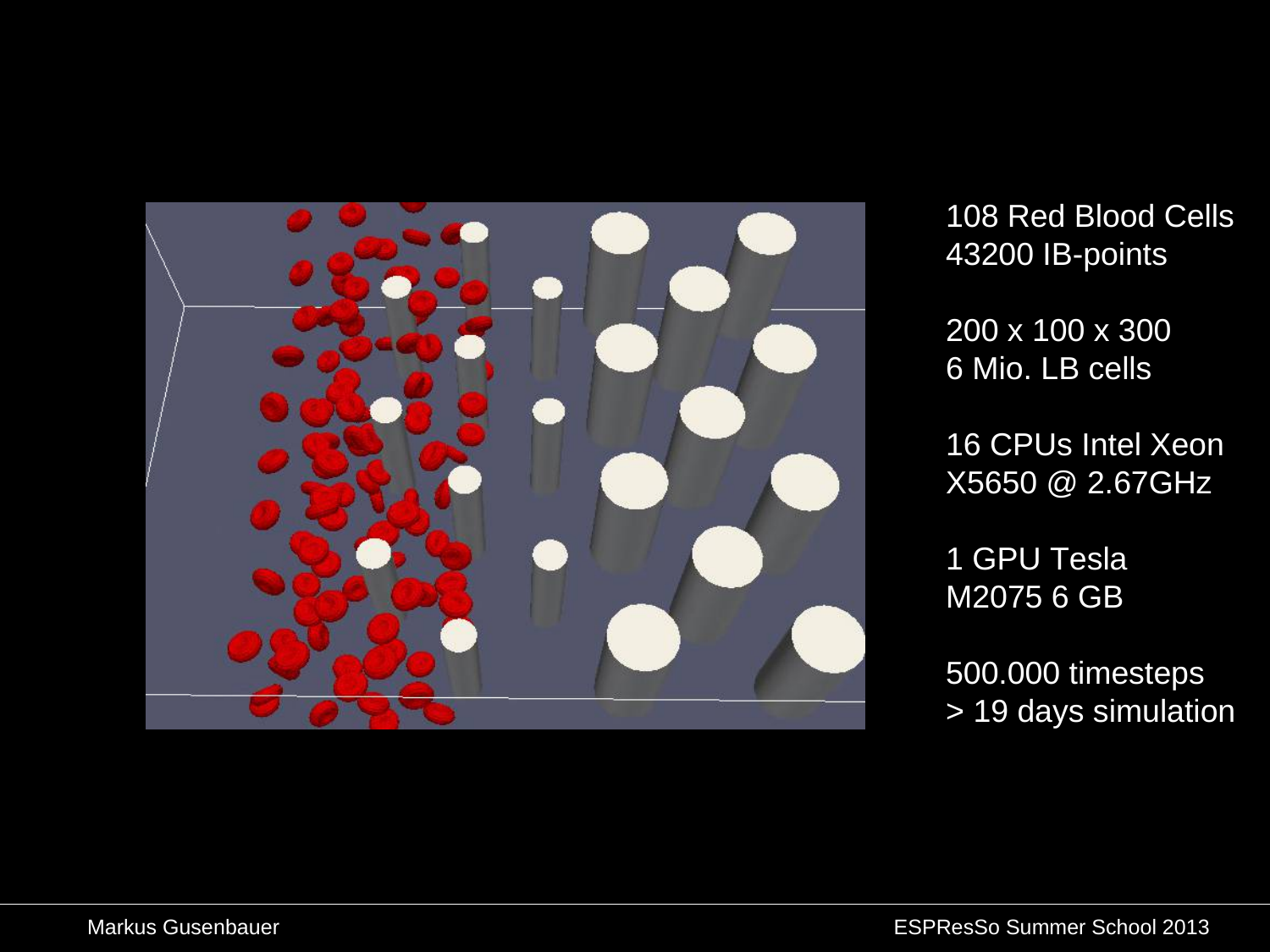### •Remember

### • Today 14:00 - Hands-On: Immersed Boundary **Conditions**



### • Thursday 11:00 – Lecture Recent and Future Developments of ESPResSo